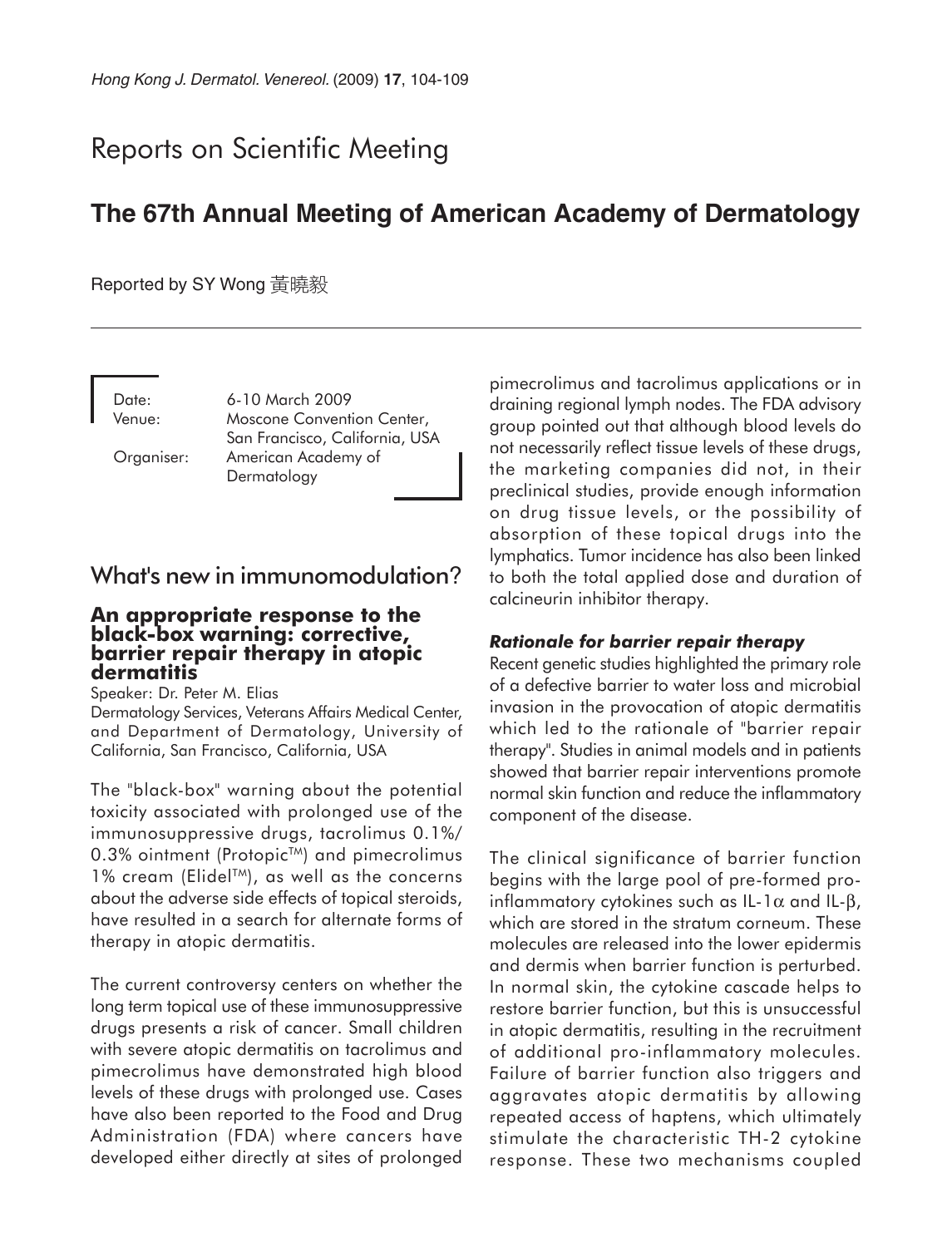with the exotoxins released from colonizing *Staphylococcus aureus*, account for the downstream inflammation in atopic dermatitis.

Corrective barrier repair involves the topical applications of sufficient quantities and correct proportions of all three key lipids that mediate barrier function (i.e. cholesterol, free fatty acids and ceramides) to correct the underlying lipid biochemical abnormality in atopic dermatitis. Restoration of normal skin barrier function can then down-regulate inflammation in deeper skin layers.

EpiCeram<sup>™</sup> cream is a recently FDA cleared new form of barrier repair therapeutics available for prescribing in USA since September 2008. In a recent, multicenter controlled clinical trial involving 113 children aged 6 months to 18 years with moderate to severe atopic dermatitis, EpiCeram<sup>™</sup> was comparable to the mid-strength steroid cream (Cutivate<sup>™</sup> cream) by 28 days of treatment.

#### *Learning points:*

Barrier initiated cytokine cascade and enhanced hapten access through a defective skin barrier contribute to TH-2 cells driven inflammation in atopic dermatitis. Barrier repair therapy utilizes topical application of specific combinations of the three epidermal lipids which comprise the epidermal permeability barrier to promote normal skin function and reduce skin inflammation in atopic dermatitis.

#### **Etanercept use in childhood psoriasis**

Speaker: Dr. Tor Shwayder

Director, Paediatric Dermatology, Henry Ford Hospital, Detroit, MI

Etanercept is a tumor necrosis factor (TNF) inhibitor produced by recombinant DNA in a Chinese hamster ovary mammalian cell

expression system. It is a soluble TNF receptor fusion protein that antagonizes endogenous TNF-1. It had been widely used in the treatment of adult psoriasis and had been Food and Drug Administration (FDA) approved to control juvenile rheumatoid arthritis since 1998.

Paediatric onset of psoriasis i.e. onset on or before 16 years old is slightly more common among females. Triggering factors such as stress, pharyngitis, and trauma have been noted. Spontaneous remission does occur in 35.4% according to a review paper in 2000. No systemic therapy for psoriasis in children and adolescents is currently approved by the FDA, phototherapy and systemic therapies have limited use because of low tolerability in children and the fear of cumulative adverse effects.

Paller and her group assessed the efficacy and safety of etanercept (Enbrel<sup>TM</sup>) in children and adolescents with moderate to severe plaque psoriasis in their study and was published in January 2008 in the New England Journal of  $Medicine.<sup>1</sup>$  In response to the results of the trial, FDA approved the use of etanercept for the treatment of moderate to severe psoriasis in the paediatric population in June 2008.

The study was a randomized, double-blind, placebo-controlled, phase 3 trial lasting a total of 48 weeks at 42 sites in the United States and Canada. The inclusion criteria were age of 4 to 17 years, moderate to severe plaque type psoriasis defined as PGA (Physician's Global Assessment 0 to 5 ) of more than or equal to 3, body surface area involvement of more than or equal to 10% and PASI ( Psoriasis-Area-and Severity Index) of at least 12 for at least 6 months. Subjects must have failed topical therapy, and patients who had received previous phototherapy or other topical or systemic therapy would have to go through a washout period.

The trial had three phases, the first 12 weeks involved the double-blind placebo- controlled trial to establish drug efficacy, the next 24 weeks was the open label trial, the last 12 weeks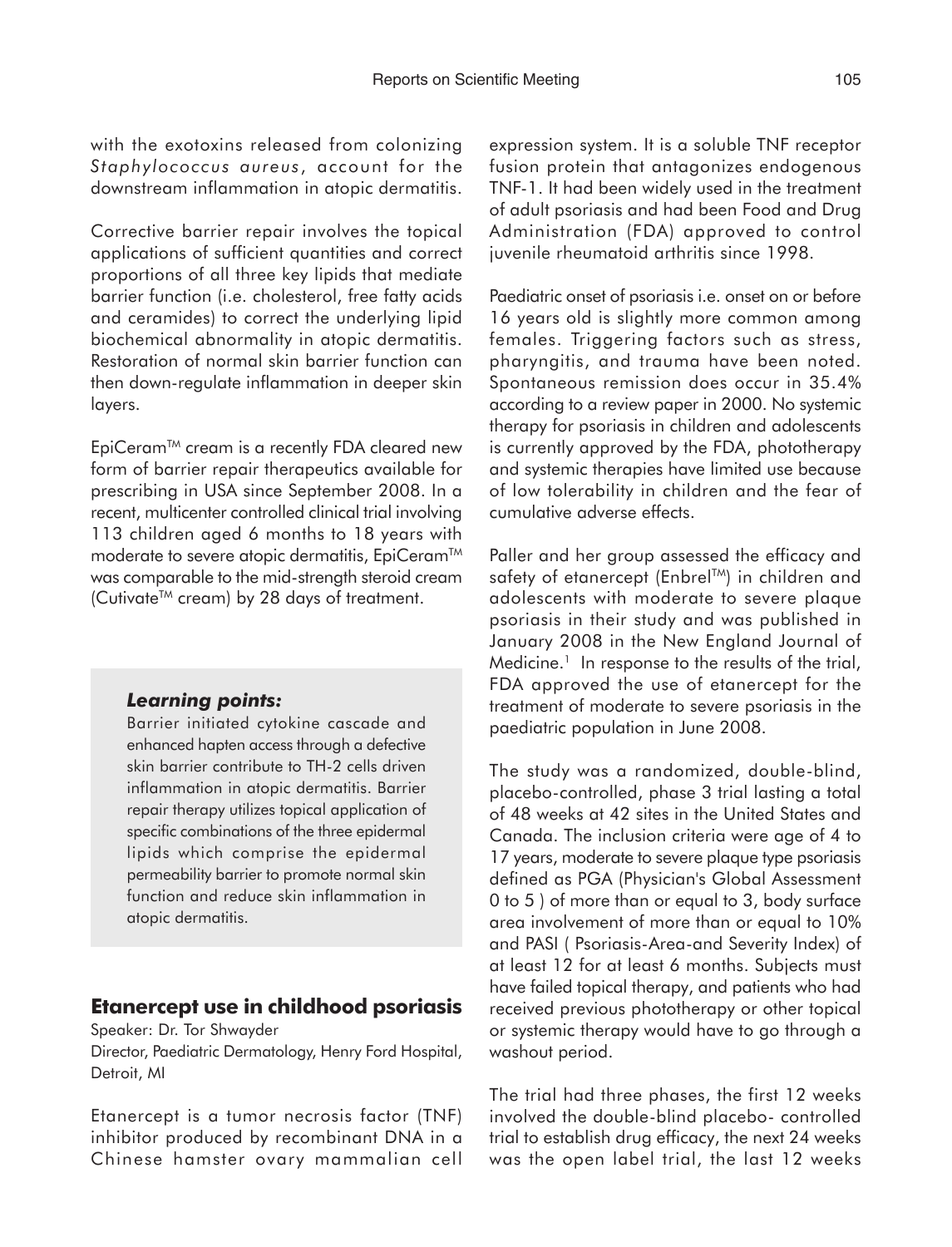involved the randomized withdrawal/ retreatment period. Etanercept at a dose of 0.8 mg per kg of body weight up to a maximum of 50 mg or matching placebo was given to patients in once-weekly subcutaneous injections. A total of 211 patients were randomly assigned to receive placebo or etanercept. Seventy-five percent of the patients were white, the median age was 13 years old, the median PASI was 16.4, the median body-surface area affected was 20% and the median body weight was 58.2 kg.

At week 12, significantly more patients who received etanercept than those who received placebo achieved PASI 75 (57% vs 11%, p<0.001), a significant difference was observed as early as week 4. At week 12, 64% of patients receiving etanercept at a dosage of 0.8 mg/kg achieved PASI 75 as compared with 47% of patients receiving maximum dose of 50 mg. The finding suggested that a weight-based dosing may be more superior to fixed dosing due to the slightly higher body weight of paediatric psoriasis patients than their normal counterparts. The response rates in children and adolescents were comparable. At week 36, after 24 weeks of open-label etanercept, rates of PASI 75 were 68% and 65% for patients initially assigned to etanercept and placebo respectively. In the third phase of withdrawal/retreatment during week 36 to week 48, patients underwent a second randomization to continue etanercept or to switch to placebo, and 42% of those assigned to placebo lost their PASI 75 responses which were regained after 4-8 weeks of etanercept treatment. The mean percentage of PASI improvement in the group receiving 48 weeks of continuous etanercept plateaued consistently at 12 weeks and gradually declined.

The rates of infectious and non-infectious events were similar in the control and placebo group. Four serious adverse events, namely ovarian cyst removal in one patient, gastroenteritis and dehydration in one patient and pneumonia in one patient, occurred during the open label phase, all resolved with no sequel.

Along with its approval of etanercept for moderate to severe paediatric psoriasis, the FDA highlighted the need for efficacy data in a longer term, and more information on frequency of administration required maintaining disease control. The FDA also stated that data on the risk of malignancies noted in the patients using etanercept for other indications such as Crohn's disease and juvenile rheumatoid arthritis is not sufficient to understand the risk versus benefit of etanercept in paediatric plaque type psoriasis and future studies are necessary.

## **Reference**

1. Paller AS, Siegfried EC, Langley RG, Gottlieb AB, Pariser D, Landells I, et al. Etanercept treatment for children and adolescents with plaque psoriasis. N Eng J Med 2008;358:241-52.

#### *Learning points:*

Etanercept, the tumor necrosis factor inhibitor has been shown to be effective and safe in children and adolescents, aged 4 to 17 years old with moderate-tosevere psoriasis in a multicenter, phase 3, randomized-controlled trial.

# **The management of acne scarring**

Speaker: Dr. Gregory J. Goodman

Senior Lecturer, Monash University, Department of Community Medicine, Chief of Surgical Skin Care Foundation, Victoria, Australia

The combination of a large sebaceous gland and a small hair follicle in the presence of inflammation allows for follicular hyperkeratinisation, secondary colonization by *Pityrosporum acnes*, oil stagnation and intrafollicular abscess formation and finally a follicular explosion through the weakens side wall of the hair follicle. This consequent dermal inflammation induces atrophic scarring as the inflammation subsides and scar remodeling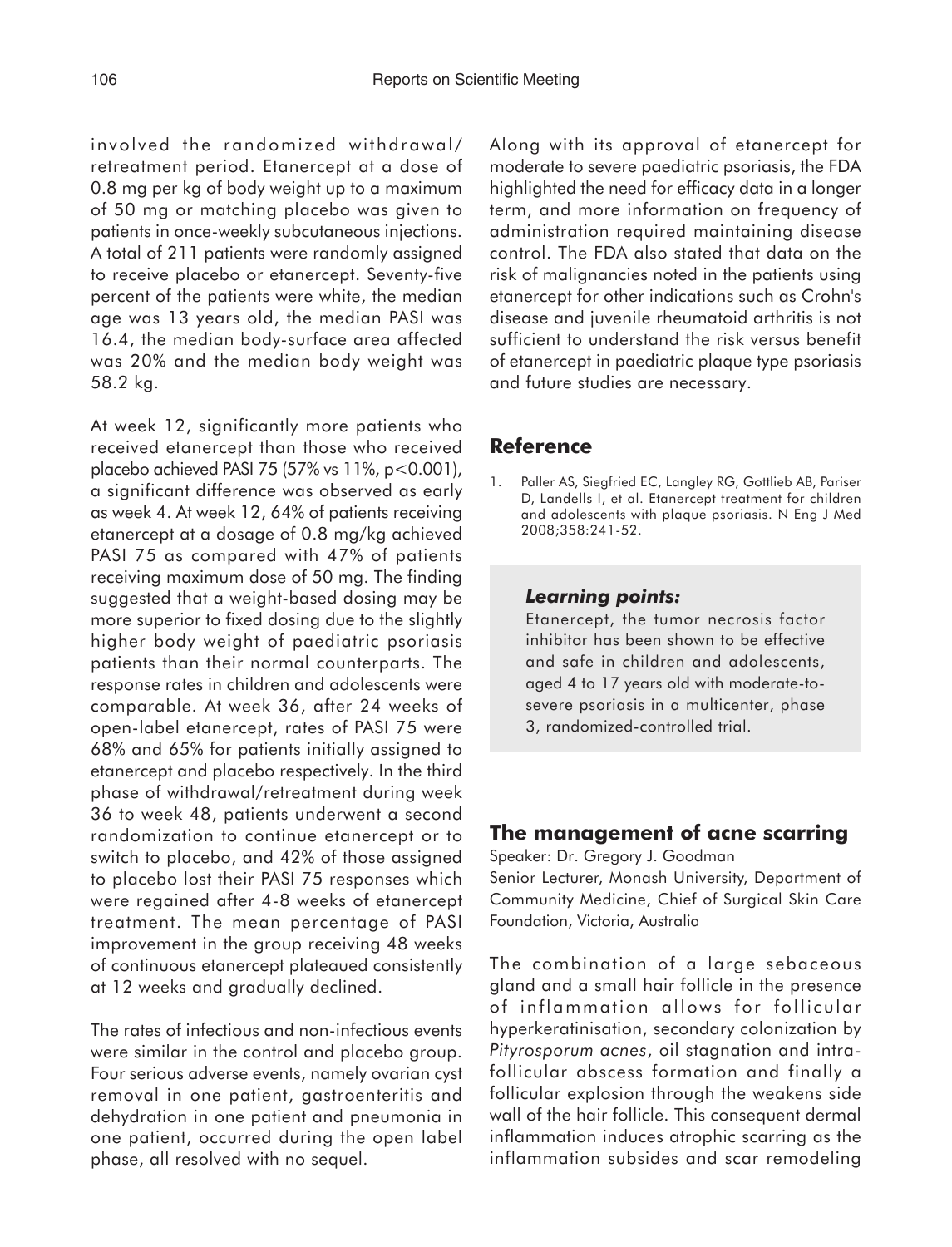retracts the skin surface. In some individuals, hypertrophic scarring occurs.

The factors to consider in the evaluation of the acne scarred patient include the activity of the acne, the Fitzpatrick skin type; with Type 1 and 2 patients being at risk of hypopigmentation with resurfacing procedures and visible demarcations between treated and non-treated areas. Type 3, 4 and 5 patients have the risks of prolonged erythema and prolonged hyperpigmentation with many resurfacing techniques. Other factors such as gender, age, physical health, psychological status and the specific type of acne scar should also be taken into account.

The classification of acne scarring has not reached consensus at the moment, technically acne scarring is difficult to measure. Three dimensional photography is available, but is expensive and not easily performed. Various techniques of classification have been attempted including scar counting and scoring, classification by presumed pathophysiology, morphological description and by burden of disease.

The speaker presented the qualitative classification system by Goodman and Baron and his suggestions on the management for the respective grades of acne scarring as follows:

| Grade          | <b>Clinical features</b>                                                                                                                                                                                      | <b>Treatment</b>                                                                                                                                                                                                                                                                                                                            |
|----------------|---------------------------------------------------------------------------------------------------------------------------------------------------------------------------------------------------------------|---------------------------------------------------------------------------------------------------------------------------------------------------------------------------------------------------------------------------------------------------------------------------------------------------------------------------------------------|
|                | - erythematous hyperpigmented<br>or hypopigmented flat marks<br>- visible at any distance                                                                                                                     | - flashlamp pumped dye laser<br>- low strength chemical peels<br>- microdermabrasion<br>- bleaching cream sunscreens<br>- pigment transfer techniques e.g. autologous<br>noncultured epidermal suspension<br>(Re-Cell <sup>™)</sup> for white scars and marks                                                                               |
| $\overline{2}$ | - small dish-like scars easily<br>distensible and circular or linear<br>in pattern<br>- mild, either atrophic or<br>hypertrophic<br>- able to cover with makeup                                               | - low strength chemical peels,<br>microdermabrasion, non-ablative infrared<br>laser<br>- ablative and non-ablative fractional<br>resurfacing                                                                                                                                                                                                |
| 3              | - moderate atrophic or hypertrophic<br>disease<br>- may be flattened by stretching of<br>skin, not easily covered by makeup<br>- obvious at conversational distance                                           | - dermabrasion, laser resurfacing,<br>skin rolling, chemical peeling<br>- fractional resurfacing<br>- dermal augmentation with mixture<br>of botulinum toxin and fillers                                                                                                                                                                    |
| $\overline{4}$ | - severe atrophic or hypertrophic<br>scarring<br>- deep ice pick scars, deep divots<br>- obvious at conversational distance,<br>not flattened by manual stretching<br>- not adequately covered with<br>makeup | - punch float or punch elevation technique<br>- focal strong chemical peeling<br>- spot strong trichloroacetic acid<br>- excision of scar<br>- fat transfer or deep volume enhancement<br>by fillers<br>- intralesional steroids, intralesional cytotoxics,<br>vascular laser, silicon sheeting for<br>hypertrophic scars and keloidal acne |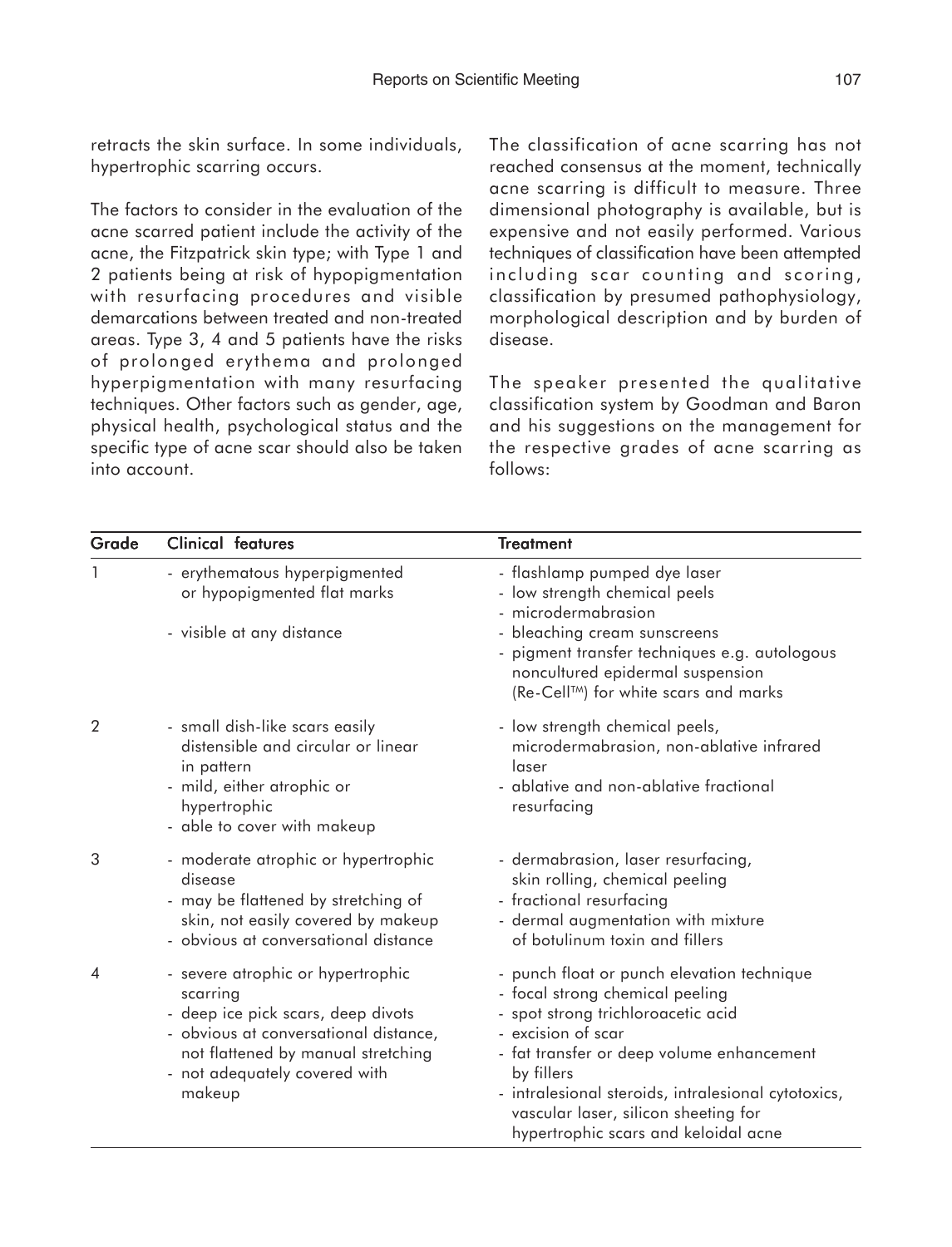It is important in the treatment of acne scarring to assess the entire patient, the type of scarring, the severity of scarring and to combine different modalities of therapies to optimally treat the patient.

#### *Learning points:*

Acne scarring may present with different shapes and sizes and vary greatly in severity. Classification according to the scar type and severity in both atrophic and hypertrophic scarring is useful in planning therapy. Many new and old therapies are available and are often best combined.

### **Advanced haemangioma management forum**

Speakers: Dr. Maria C. Garzon,<sup>1</sup> Dr. Kimberly A. Horii,<sup>2</sup> Dr. Anita N. Haggstrom<sup>3</sup>

1Professor of Clinical Dermatology and Clinical Paediatrics, Columbia University, New York, USA; 2Associate Professor of Paediatrics/Dermatology, Children's Mercy Hospitals & Clinics, Section of Dermatology, Kansas City, Missouri, USA; 3Assistant Professor of Paediatrics, Department of Dermatology and Paediatrics, Indiana University, Riley Hospital for Children, Indianapolis, Indiana, USA

#### *Introduction and update on clinical features of infantile haemangioma*

The incidence of infantile haemangioma (IH) is commonly cited as 10%. High risk populations include females, Caucasians, premature infants, low birth weight infants, and multiple gestations. Advanced maternal age, history of preeclampsia and placental anomalies are the maternal risk factors for IH. Infantile haemangioma is becoming an emerging health issue as the prevalence of low birth weight and preterm infants is rising in the United States. There is a 40% increase in risk of infantile haemangioma for every 500 g decrease in birth weight. A cohort study by the Haemangioma Investigator Group (HIG) on growth characteristics of infantile haemangiomas followed the growth of 526 haemangiomas of 433 patients, reported the early proliferative stage to be complete in most by 5 months of age, i.e. reaching 80% of their final size. The overall growth stage is complete in most by 9 months of age. Three percent of the cohort study population showed growth beyond 9 months of age, and they are often haemangiomas of deep or segmental morphologies and of the head and neck regions.

### *Treatment options for infantile haemangiomas*

The majority of infantile haemangiomas are treated with watchful waiting. However, therapy is indicated for high risk haemangiomas. The location, morphologic subtype, size, presence of ulceration or infection, risk of disfigurement and threat to vision or other vital functions dictates the risk and thus the need for treatment. Factors associated with a need for active treatment include segmental & multiple cutaneous morphology, facial location especially over lip, ear, nasal tip, glabella, periocular region, large size and presence of ulceration. Treatment should be initiated during the rapid proliferative phase in order to slow growth, and these patients with high risk haemangiomas should be followed closely during the early critical period in their first few months of life.

The treatment options of infantile haemangiomas include local wound care for ulceration, topical/intralesional/systemic steroids, interferon, vincristine, laser, excisional surgery and propranolol. There are no prospective randomized controlled studies looking at the efficacies of various modalities of treatment, only retrospective case series exist.

Intralesional steroids are best reserved for smaller and localized lesions and are not recommended for larger segmental lesions. Rapid and dramatic responses have been achieved but it carries the risk of central retinal artery occlusion in periocular lesions. Systemic